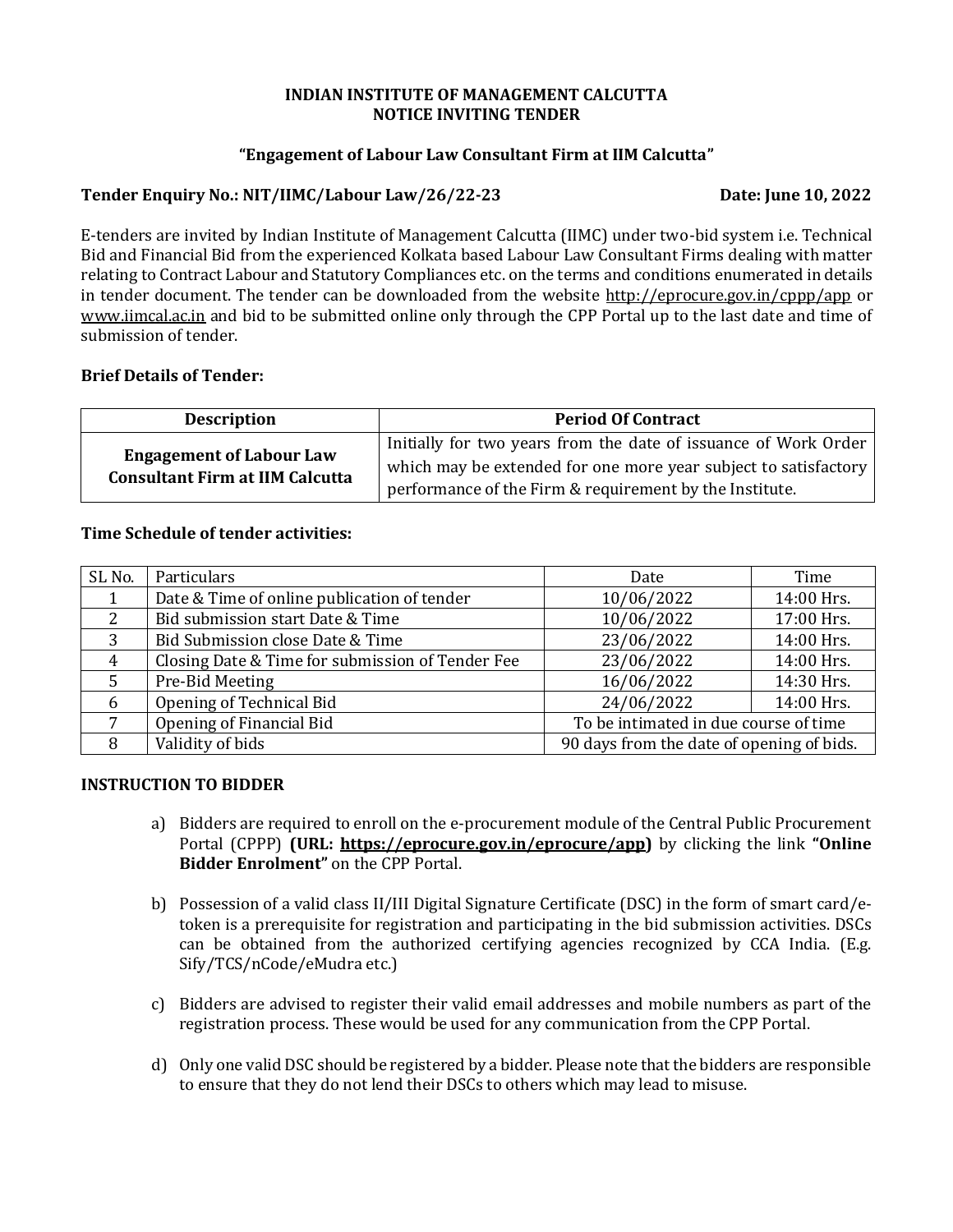- e) The bidders are required to log in to the site through the secured log-in by entering their respective user ID/Password and the password of the DSC.
- f) The CPP Portal also has user manuals with detailed guidelines on enrollment and participation in online bidding process. The user manuals can be downloaded for reference.
- g) Any queries related to process of online bid submission or queries related to CPP Portal in general may be directed to the 24 X 7 CPP Portal Helpdesk. The **Toll Free** Contact numbers for the helpdesk are 1800 3070 2232.

#### **ONLINE BID SUBMISSION PROCEDURE**

- (i) Help for bidders, FAQ, Information about DSC and Bidders Manual Kit containing the detailed guidelines for e-Procurement system are also available on Central Public Procurement Portal. [https://eprocure.gov.in/eprocure/app]
- (ii) It is mandatory for all the bidders to have a valid Digital Signature Certificate (in the name of person having power of attorney to sign the Bid) from any of the licensed Certifying Agency (Bidders can see the list of licensed CA's from the link www.cca.gov.in) to participate in e-Procurement of IIM CALCUTTA.
- (iii) It is mandatory for the bidders to get their firm /company registered with e-procurement portal<https://eprocure.gov.in/eprocure/app> to have user ID and Password.
- (iv) Tender documents will be available online on website <https://eprocure.gov.in/eprocure/app> which can be downloaded.
- (v) Bidders may download and refer the "Instructions for Online Bid Submission" from [\(https://eprocure.gov.in/eprocure/app\)](https://eprocure.gov.in/eprocure/app).
- (vi) The tender documents shall be submitted online in the prescribed format given on the website and technical bids received online shall be opened as per NIT or Corrigendum thereof. No other mode of submission is acceptable. Detailed credentials as per the requirement of eligibility criteria and all tender papers except Bill of Quantities are to be submitted in "Technical Bid".
- (vii) Bill of Quantities with rates duly filled in is to be submitted in the format provided online in the name of "Price Bid". Hence, physical submission of the documents is limited to submission of original Tender document fee only to be deposited in the form of Demand Draft as per provision given in NIT.
- (viii) Representative of the bidder, who chooses to attend, may attend the online opening of the technical bids on the scheduled date and time of Bid opening. However, such representatives shall be allowed to attend the opening of the Technical Bids, only, if such person presents the signed letter of authority issued in his name by the bidder on his letter head.
- (ix) Bidders cannot submit the tender after the due date and time of e-bid submission. Time being displayed on Central Public Procurement Portal https://eprocure.gov.in/eprocure/app ("Server System Clock Time") shall be final and binding on the bidder. E-Bids are required to be submitted by bidders, only as per the Indian Standard Time (IST) and not the time as per their location/country.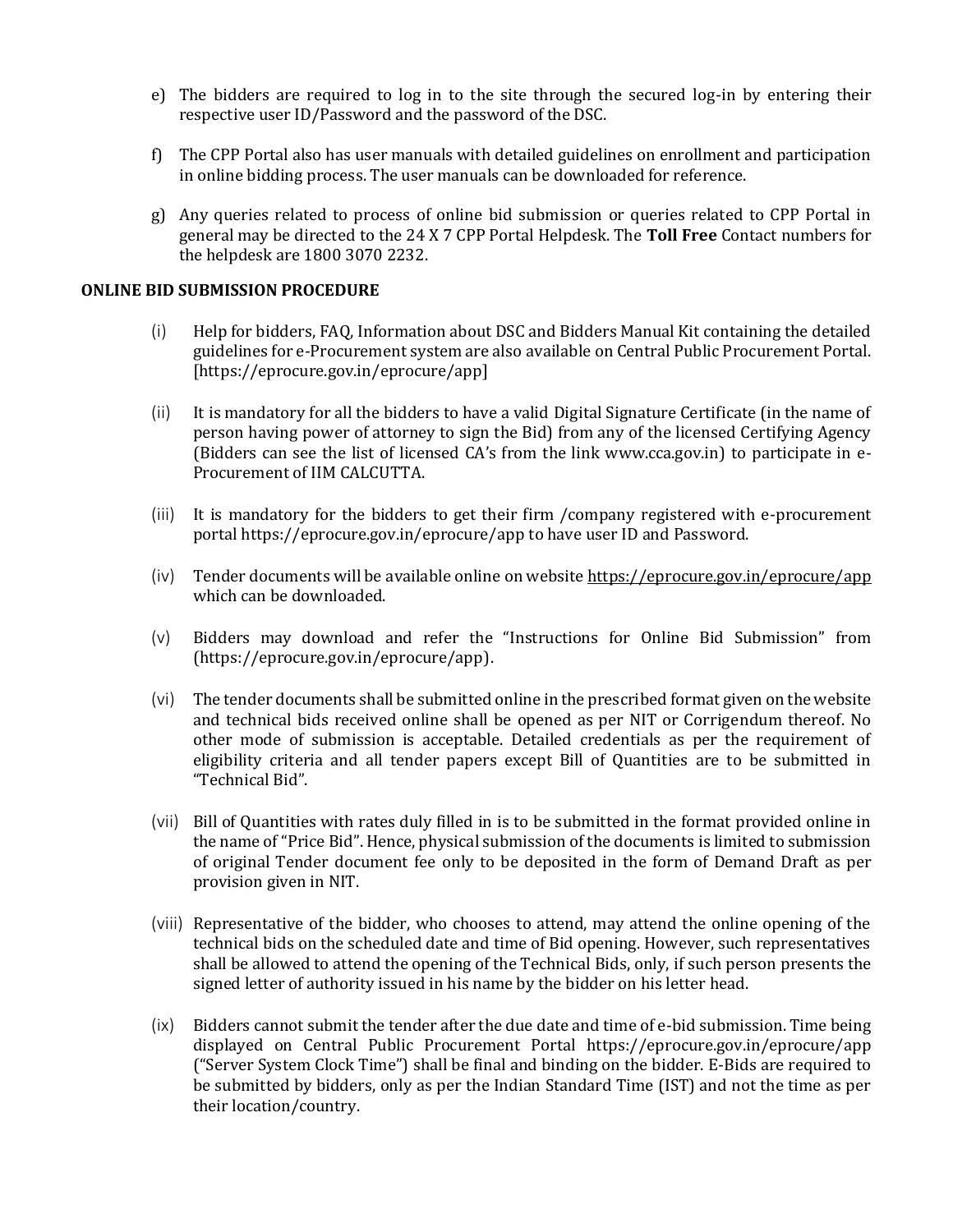- (x) The bidders are advised to submit their e-bids well before the e-bid due date. IIM CALCUTTA shall not be responsible for any delay in submission of e-bids for any reason including server and technical problems.
- (xi) The Technical and Price Bid shall be digitally signed by the Authorized Signatory of the bidder & submitted "on-line". The authorized signatory of the bidder must be in possession of Power of Attorney before submitting the digitally signed bid. Scanned copies of various documents can be prepared in .pdf file format.
- (xii) Any tender received without original Earnest Money and Tender document fee in the form as specified in NIT shall not be accepted/considered and shall be summarily rejected.
- (xiii) Physical submission of the documents is to be as per the following in one envelop only in the Drop Box at the Office of Senior Administrative Officer (Purchase), Administrative Building, Ground Floor, East Side, IIMC Campus, Joka, Kolkata – 700104.

#### **SCOPE OF WORK:-**

- Proactively advise and facilitate implementation of statutory compliances under labour Laws for contract labours engaged in IIMC.
- A suitable qualified and experienced skilled manpower has to be placed on regular basis to take operational charge under the guidance of SAO (HR).
- All back office support for statutory compliances in respect of contract labours.
- Liasioning with Government Departments on a regular basis for general updation of statutory rules and compliances and the Trade Unions in respect of contract labours.
- Preparation of reports, returns, maintenance of records/ registers as required (for contract labours).
- Checking of the bills of contractors & outsourced agencies on a monthly basis (for contract labours).
- To provide professional advice and guidance as and when required.
- Senior Management of the firm should visit the Institute on regular intervals for checking vendors' bills and supervision of work (for contract labours).
- Monitoring and submission of work progress report on a monthly basis (for contract labours).
- Advise on all future deployment/ engagement of Contractors & their workmen as and when required.
- Monitoring of vendors' statutory compliances under the Contract Labour (Regulation & Abolition) Act, 1970.
- Provide advice on system development, billing process audit and arrangement of awareness programme for all stakeholders etc. in the Institute.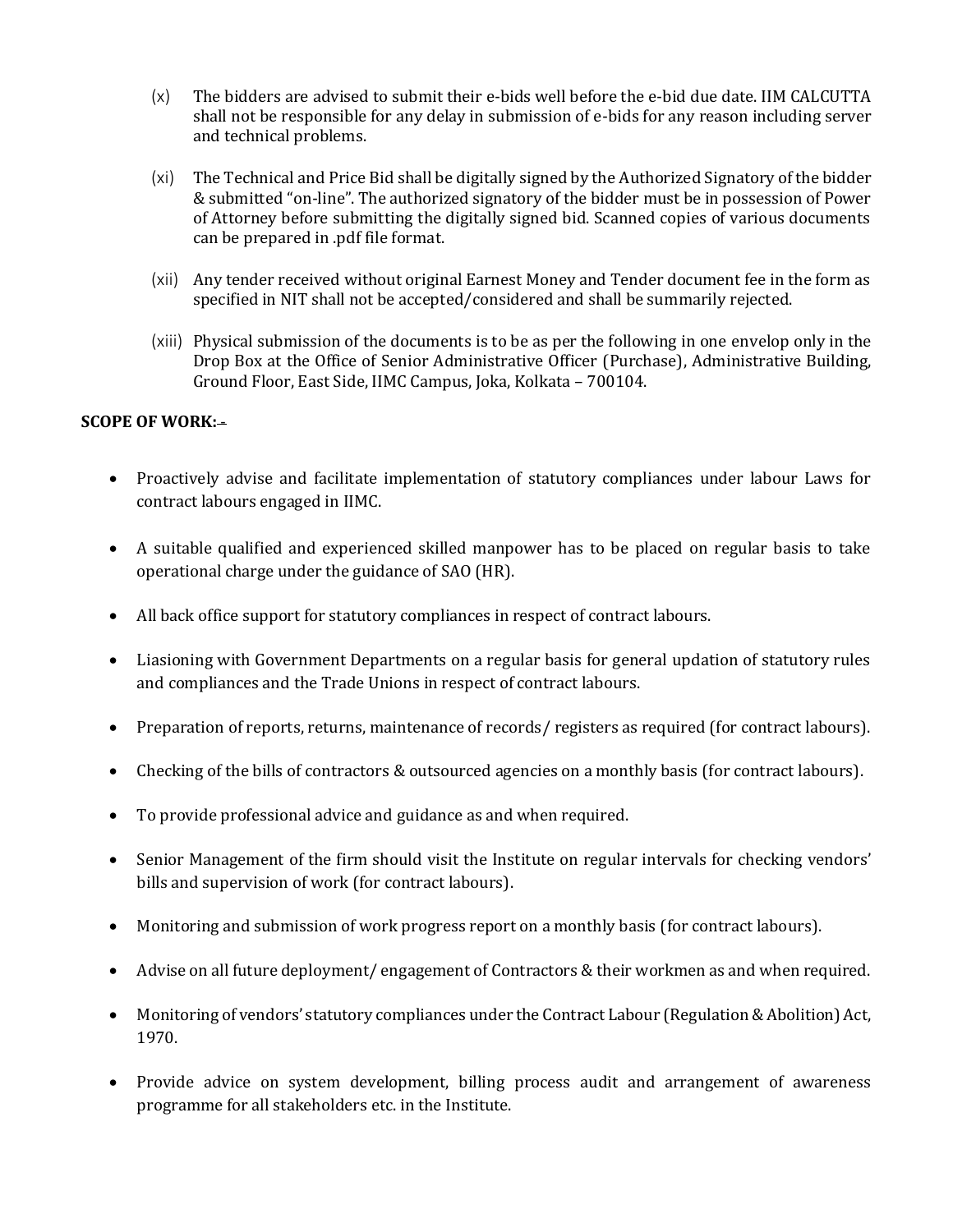- To handle and resolve any queries raised by CAG/Internal Auditor on issues related to contract labours.
- Other related jobs concerned to the Institute as and when required will be assigned.
- Labour Law Returns Preparation and Submission of required labour law related returns to the authorities as per due dates – Process of exchange of data to ensure preparation and on time submission after client authorisation to be discussed and agreed.
- Compliance partner will submit NOC to Principal Employer after cheking statutory compliance which are submmited by the vendor during Monthly Invoice Processing.
- Advising vendor to maintain flawless compliance.
- Serve as a source to provide professional advice and guidance in point of view of Labour laws as and when required.
- Provide legal advice (Limited to applicable Labour law) to various departments e.g. Engineering Department, Security, Personnel / HR Department, Estate & Maintenance Department and other departments of IIMC related to contract Labour, as & when required.
- Monitoring and submission of work progress report/ Audit report on a monthly basis.
- Provide advisory service for all future deployment/engagement of Contractors and their workmen.
- Facilitate all dealings with the Government department, Contractors and the Trade Unions etc. as required.
- Following Acts are required to be considered for the audit of the vendors along with any other relevant Act:
	- CLRA Act
	- $\checkmark$  Minimum Wages Act
	- $\checkmark$  Payment of Wages Act
	- $\checkmark$  Maternity Benefit Act
	- $\checkmark$  EPF Act
	- $\checkmark$  ESIC Act
	- $\checkmark$  National & Festival Holidays Act
	- $\checkmark$  Payment of Bonus Act
	- $\checkmark$  Private Security Guard Act
	- $\checkmark$  Employee's Compensation Act
	- Labour Welfare Fund Act
	- $\checkmark$  Shops & Establishments Act
- Compliance partner shall study and analyse the vendors on the following provisions of the Acts along with any other relevant provision: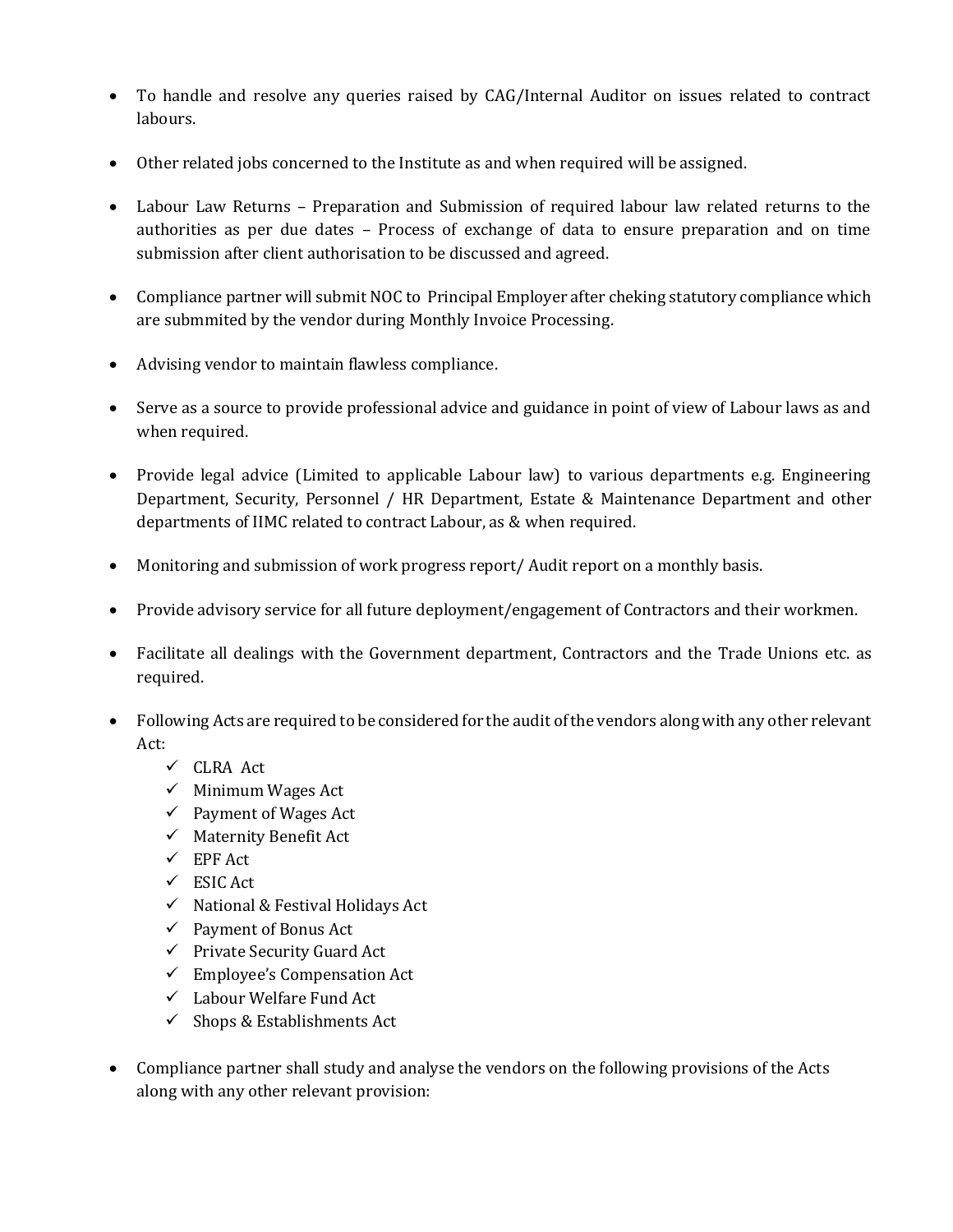- $\checkmark$  Valid Licenses
- $\checkmark$  Employee count comparison
- $\checkmark$  Minimum Wages rates vs actually paid Sample basis
- $\checkmark$  Compliances under EPF- Sample basis
- $\checkmark$  Compliances under ESIC Sample basis
- $\checkmark$  Payment of Overtime
- $\checkmark$  Leave as per regulations
- $\checkmark$  Holidays as per regulations
- $\checkmark$  Maintenance of Registers
- $\checkmark$  Filing of Periodical Returns
- $\checkmark$  Timely Remittances
- $\checkmark$  Maternity Benefit as per regulations
- List of applicable Labour Law
	- $\checkmark$  The Minimum Wages Act, 1948
	- $\checkmark$  The Payment of Wages Act, 1936
	- $\checkmark$  The Equal Remuneration Act, 1976
	- $\checkmark$  The Payment of Bonus Act, 1965
	- $\checkmark$  The Child Labour (Prohibition & Regulation) Act, 1986
	- $\checkmark$  The Contract Labour (Regulation & Abolition) Act, 1970
	- $\checkmark$  The Interstate Migrant Workmen (Regulation of Employment and Conditions of Service) Act, 1979
	- $\checkmark$  The Payment of Gratuity Act, 1972
	- $\checkmark$  The Maternity Benefit Act, 1961
	- $\checkmark$  The Employees Compensation Act, 1923
	- $\checkmark$  Employment Exchanges Act
	- $\checkmark$  Industrial dispute Act 1947

And all other applicable Labour laws after mutually agreed on the additional commercials if any from time to time as applicable.

#### **Bidder Eligibility Criteria (Minimum Eligibility criteria for qualifying the Technical Bid):**

| Sl.<br>No. | Description                                                                                                                            | Remarks                                                  |
|------------|----------------------------------------------------------------------------------------------------------------------------------------|----------------------------------------------------------|
|            | Permanent Account Number (PAN) of Income Tax in the name of the<br>Company or in the name of Proprietor issued by competent authority. |                                                          |
| 2          | <b>GST Registration Certificate</b>                                                                                                    | Relevant Valid current                                   |
| 3          | Proof of Registered Office/Branch Office at Kolkata                                                                                    | document needs to be<br>submitted                        |
| 4          | PF Registration Certificate                                                                                                            |                                                          |
| 5          | <b>ESIC Registration Certificate</b>                                                                                                   |                                                          |
| 6          | Trade License                                                                                                                          | <b>Updated Trade</b><br>License needs to be<br>submitted |
|            | IT Return of last 3 consecutive financial years ending 31.03.2021                                                                      | Relevant Valid<br>document needs to be<br>submitted      |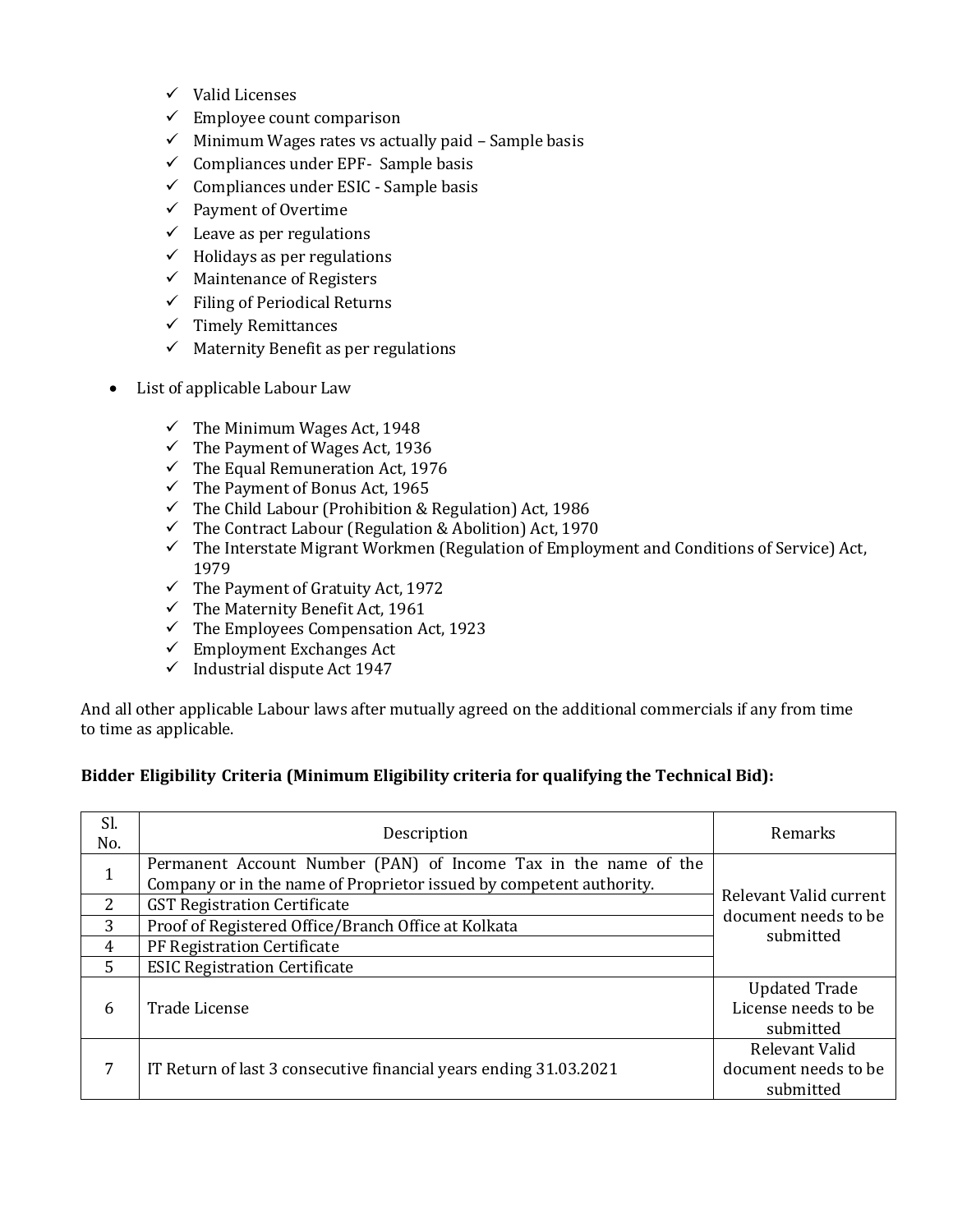| 8            | The firm should have minimum 10 (ten) years of experience in offering<br>advice/consultation related to labour laws - ESIC Act, PF Act, Bonus Act,<br>Minimum Wage Act, governing Contract Labour and matters related to<br>statutory compliances and implementation of the Contract Labours Act, etc.    | Relevant Valid<br>document needs to be<br>submitted                   |
|--------------|-----------------------------------------------------------------------------------------------------------------------------------------------------------------------------------------------------------------------------------------------------------------------------------------------------------|-----------------------------------------------------------------------|
| $\mathbf{q}$ | The bidder must have experience of similar work in any IIMs/IITs/NITs/<br>PSUs/Govt. Organizations/Reputed Private Organizations during the last<br>consecutive 03 (three) financial years ending 31.3.2021. Enclose the copy<br>of at least 03 (three) purchase order or completion certificate/invoices | Relevant document<br>needs to be submitted                            |
| 10           | The Average Annual Financial Turnover of at least Rs.25,00,000/- in the last<br>three consecutive years ending 31.03.2021 duly certified by a Chartered<br>Accountant.                                                                                                                                    | Relevant Valid<br>document needs to be<br>submitted                   |
| 11           | The firm should neither be blacklisted by any Central/State/Autonomous<br>Bodies or Institute/Public Undertaking nor any criminal case should be<br>registered/pending against the firm or its owner /partners anywhere in<br>India.                                                                      | Self-declaration is<br>required in the letter<br>head as per Annexure |

# **Period of Engagement:**

- 1. The period of engagement would be 02(two) years, which may be extended for a period of 01 (one) year, subject to satisfactory performance as well as the Institute's requirement.
- 2. Though the overall period of contract would be 02(two) years, the contract will be reviewed on a yearly basis, based on review of performance as well as requirement by the Institute.

# **Instruction to the bidders:**

# **Technical Proposal:**

The Technical Proposal shall contain the requirement of the IIMC as along with Annexure–II**,** III, IVand V.

The Technical Proposal shall be organized and submitted as per the following sequence:

- $\checkmark$  Table of Contents (list of documents enclosed).
- $\checkmark$  Self-Declaration for neither blacklisted by any Central/State/Autonomous Bodies or Institute/Public Undertaking nor any criminal case registered/pending against the firm or its owner /partners anywhere in India as per **Annexure – I**.
- Bidder's Information Details as per **Annexure – II**.
- $\checkmark$  Compliance certificate for all the terms and conditions as per **Annexure-III**.
- Manpower Details along with Existing Client to be deployed along with **Annexure IV**.
- Self-Declaration for Confidentiality Certificate as per **Annexure – V.**
- $\checkmark$  All copies of certificates, documentary proofs as required in the Tender Document etc.
- $\checkmark$  Financial Bid needs to be submitted only in the prescribed format (BOO) in CPP Portal.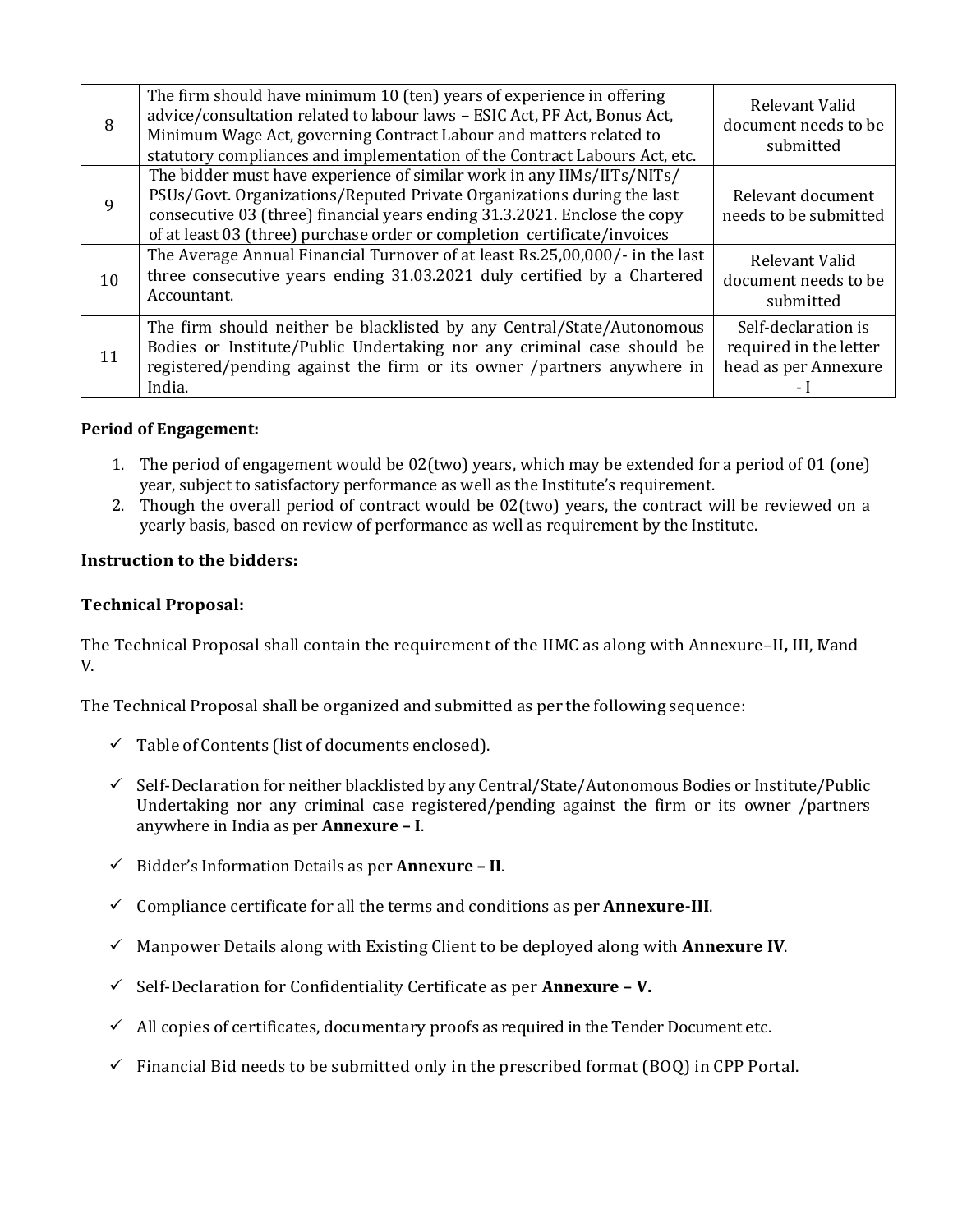# **Table: Technical Bid Evaluation Criteria (Relevant Documents need to be submitted)**

| Sr.<br>No.     | <b>Particulars</b>                                                                                                                                               | <b>Maximum</b><br><b>Marks</b> | <b>Scoring Mechanism</b>                                                                                                                                                           |
|----------------|------------------------------------------------------------------------------------------------------------------------------------------------------------------|--------------------------------|------------------------------------------------------------------------------------------------------------------------------------------------------------------------------------|
| $\mathbf{1}$ . | Credentials on past experience of three years in<br>similar nature of work in any<br>IIMs/IITs/NITs/PSUs/Govt. Organizations /<br>Reputed Private Organizations. | 35                             | 4 or more - 35 marks<br>3 - 25 marks<br>Up to $2 - 15$ marks                                                                                                                       |
| 2.             | Number of resources specializing in such work.<br>[List of Qualified Personnel along with BIO-DATA]<br>needs to be submitted)                                    | 15                             | More than 20 resources -15 Marks<br>More than 10 and upto 20<br>resources - 5 marks                                                                                                |
| 3.             | Bidders existence in years                                                                                                                                       | 30                             | More than 10 years as on<br>31.03.2021 - 30 marks<br>5 years or more and upto 10 years<br>as on 31.03.2021 - 20 marks                                                              |
| 4.             | Turnover of bidder in each of the last three years<br>FY 2018-19<br>FY 2019-20<br>FY 2020-21                                                                     | 20                             | More than 25 Lacs in each of the<br>three years - 20 marks<br>More than 20 Lacs in each of the<br>three years $-15$ marks<br>Below 20 Lacs in each<br>of the three years -10 marks |
| 5.             | Total                                                                                                                                                            | 100                            |                                                                                                                                                                                    |

#### **Selection Process:**

- 1. Only those bidders meeting the eligibility criteria will be considered for further stages of evaluation. Only those bidders scoring minimum 60 marks out of 100 or above in the technical evaluation will be short-listed for commercial evaluation.
- 2. The evaluation of the response to this NIT will be done on a 70-30 techno-commercial evaluation method. 70% weightage is to the response to "Technical Bid evaluation criteria" and 30% weightage to the response to "BOQ in CPP Portal". The evaluation will be done on a total score of 100. An illustration of the techno- commercial evaluation methodology has been given below.

Final Total score (FTS) =  $0.70 \times T$  (s) +  $0.30 \times F(s)$ Where:  $T(s)$  = individual technical evaluation score out of 100  $F(s) = (LEC/EC) \times 100$ 

Acronyms:

- T(s) stands for individual technical evaluation score out of 100.
- F(s) stands for financial score obtained by individual bidder compared to the lowest quoted price.
- EC stands for Individual Quoted Value.
- LEC stands for Lowest Quoted Value amongst the bidders.

The bidder scoring the higher marks based on the criteria given above will be awarded all the assignments given in Scope of work.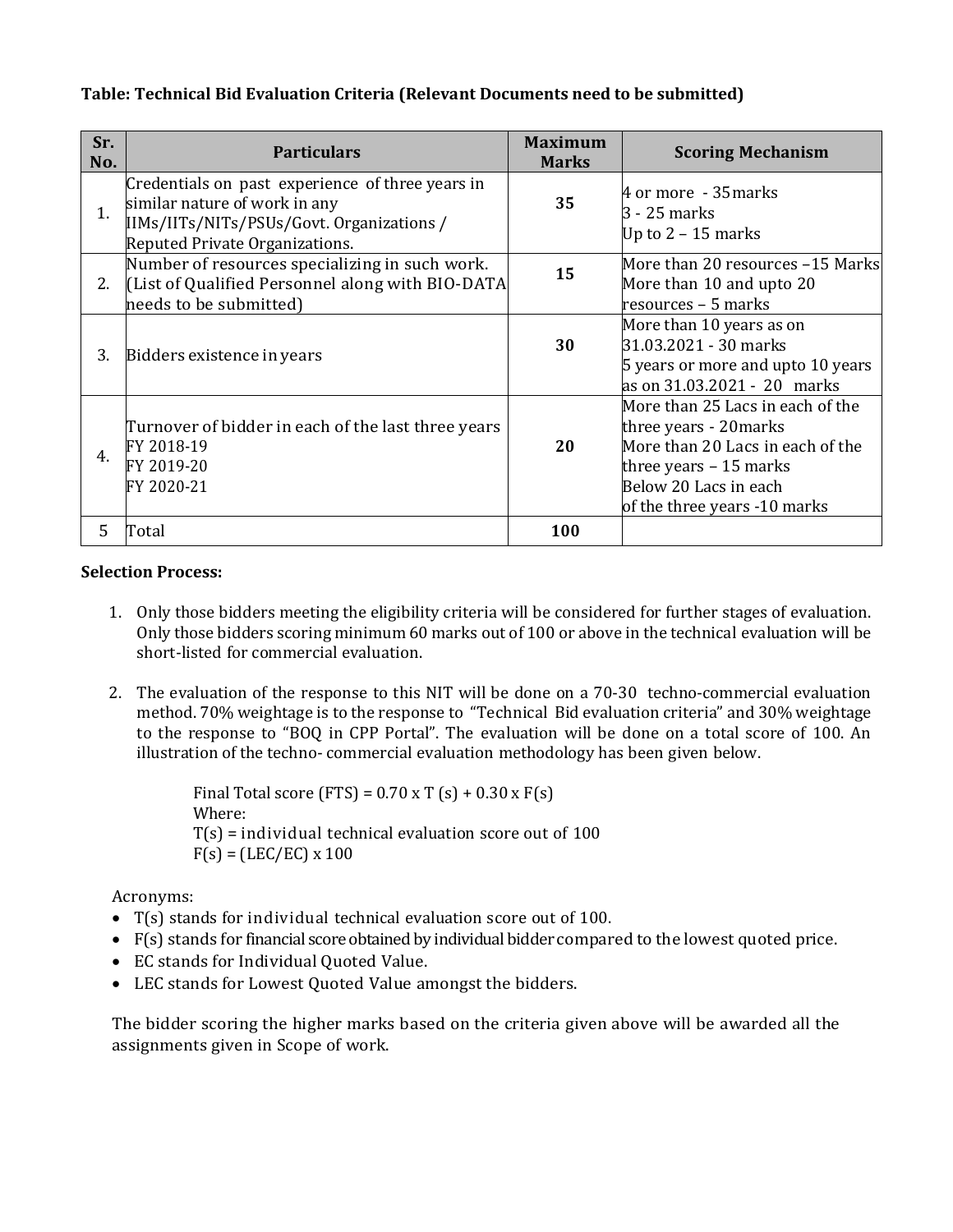# **General Terms and Conditions**

**Adherence to Terms and Conditions:** The bidders who wish to submit responses to this NIT should note that they should abide by all the terms and conditions contained in the NIT. If the responses contain any extraneous conditions put in by the respondents, such responses maybe disqualified and may not be considered for the selection process.

# **Confidentiality agreement Other Terms and Conditions**

# **a. IIMC** reserves the right to:

- Reject any and all responses received in response to the NIT.
- Waive or Change any formalities, irregularities, or inconsistencies in proposal.
- To clarify any aspect of the proposal with any proposed bidder(s).
- Extend the time for submission of all proposals.
- Select the most responsive bidder (in case no bidder satisfies the eligibility criteria in totality).
- Select the next most responsive bidder if negotiations with the bidder of choice fail to result in an agreement within a specified time frame.
- Share the information/ clarifications provided in response to NIT by any bidder, with any other bidder(s) /others, in any form.
- Cancel the NIT/Tender at any stage, without assigning any reason whatsoever.
- Interview the personnel being deployed on the project.
- b. **Substitution of Project Team Members-** During the assignment, the substitution of key staff identified for the assignment will not be allowed unless such substitution becomes unavoidable to overcome the undue delay or that such changes are critical to meet the obligation. In such circumstances, the selected bidder can do so only with the concurrence of the IIMC by providing other staff of same level of qualifications and expertise.
- c. **Professionalism and Conflict of interest-** The selected bidder should provide professional, objective and impartial advice at all times and hold the I I M C ' s interests paramount and should observe the highest standard of ethics while executing the assignment.

The IIMC further requires that selected bidder provide professional, objective and impartial advice and at all times hold the IIMC's interests paramount, strictly avoid conflicts with other assignment/jobs or their own corporate interest and act without any consideration forfuture work.

d. Selected bidder that has a business or family relationship with a member of the IIMC's staff who is directly or indirectly involved in any part of the project shall not be awarded the Contract, unless the conflict stemming from this relationship has been resolved in a manner acceptable to the IIMC throughout the selection process and the execution of the Contract. The Selected bidder has an obligation to disclose any situation of actual or potential conflict thatimpacts their capacity to serve the best interest of the IIMC, or that may reasonably be perceived as having this effect. Any such disclosure shall be made as per the forms of technical proposal provided herewith. If the selected bidder fails to disclose said situations and if the IIMC comes to know about any such situation at any time, it may lead to the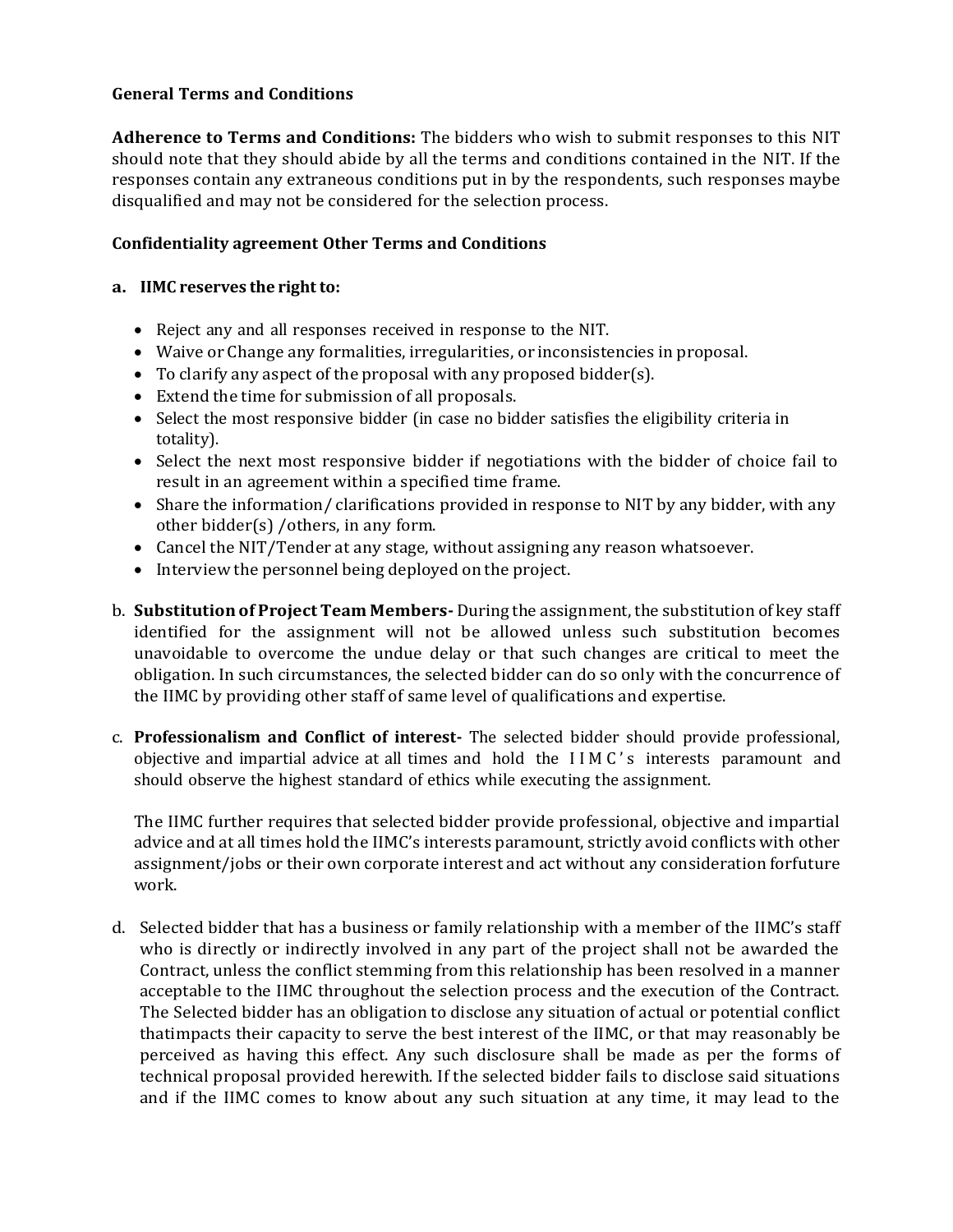disqualification of the selected bidder during bidding process or the termination of its contract during execution of the assignment.

- e. **Adherence to Standards**: The selected bidder should adhere to laws of land and rules, regulations and guidelines prescribed by various regulatory, statutory and Government authorities.
- f. The IIMC reserves the right to conduct an audit/on-going audit of the consulting services provided by the selected bidder.
- g. The IIMC reserves the right to ascertain information from Other organizations towhich the bidders have rendered their services for execution of similar projects.
- h. **EXPENSES** It may be noted that IIMC will not pay any amount/expenses / charges / fees / travelling expenses / boarding expenses / lodging expenses / conveyance expenses / out of pocket expenses other than the "Agreed Professional Fee".
- i. The selected bidder cannot change the people assigned to a particular piece of work till such work is complete unless consented in written by the IIMC.
- j. The bid should contain the resource planning proposed to be deployed for the project which includes, inter-alia, the number of personnel, skill profile of each personnel, duration etc.
- k. The bidder is expected to quote for the prices of the services with the applicable taxes (except GST) as on the date of bid submission. Any upward / downward revision in the tax rates from the date of the bid submission will not be acceptable to the IIMC.
- l. **Terms of Payment** The payment will be made within 30 working days from the date of receiving of the Invoice on monthly basis.
- m. **Performance Bank Guarantee (PBG):** The selected bidder will have to submit Performance Bank Guarantee for 10% of the total project cost, while submitting the acceptance of order. Performance Bank Guarantee (PBG) obtained from any of the Scheduled Commercial Bank submitted or security deposit made should be valid for a period of 12 (Twelve) months, from the date of acceptance of Purchase Order. The guarantee should also contain a claim period of twelve months from the last date of validity. However it should be as per the IIMC's format enclosed with NIT. The PBG (Performance Bank guarantee) shall be effective and if required to be extended during the currency / extended time of the contract period. The selected bidder shall be liable for extending the validity date and claim period of the Bank guarantee as and when it is due, on account of non- completion of the project.

The IIMC shall invoke the Performance Bank guarantee, if work is not completed as per time schedule and the guarantee is not extended, or if the selected bidder fails to complete the obligationsunder this contract. The assessment of performance will be at the sole discretions of the IIMC.

- n. **Penalty**: The rate of penalty shall be 1% of the value of the affected service or product per week or part thereof, of delay or non-compliance subject to an upper limit of 10% of value of affected services or product.
- o. **Authorized Signatory** The selected bidder shall indicate the authorized signatories who can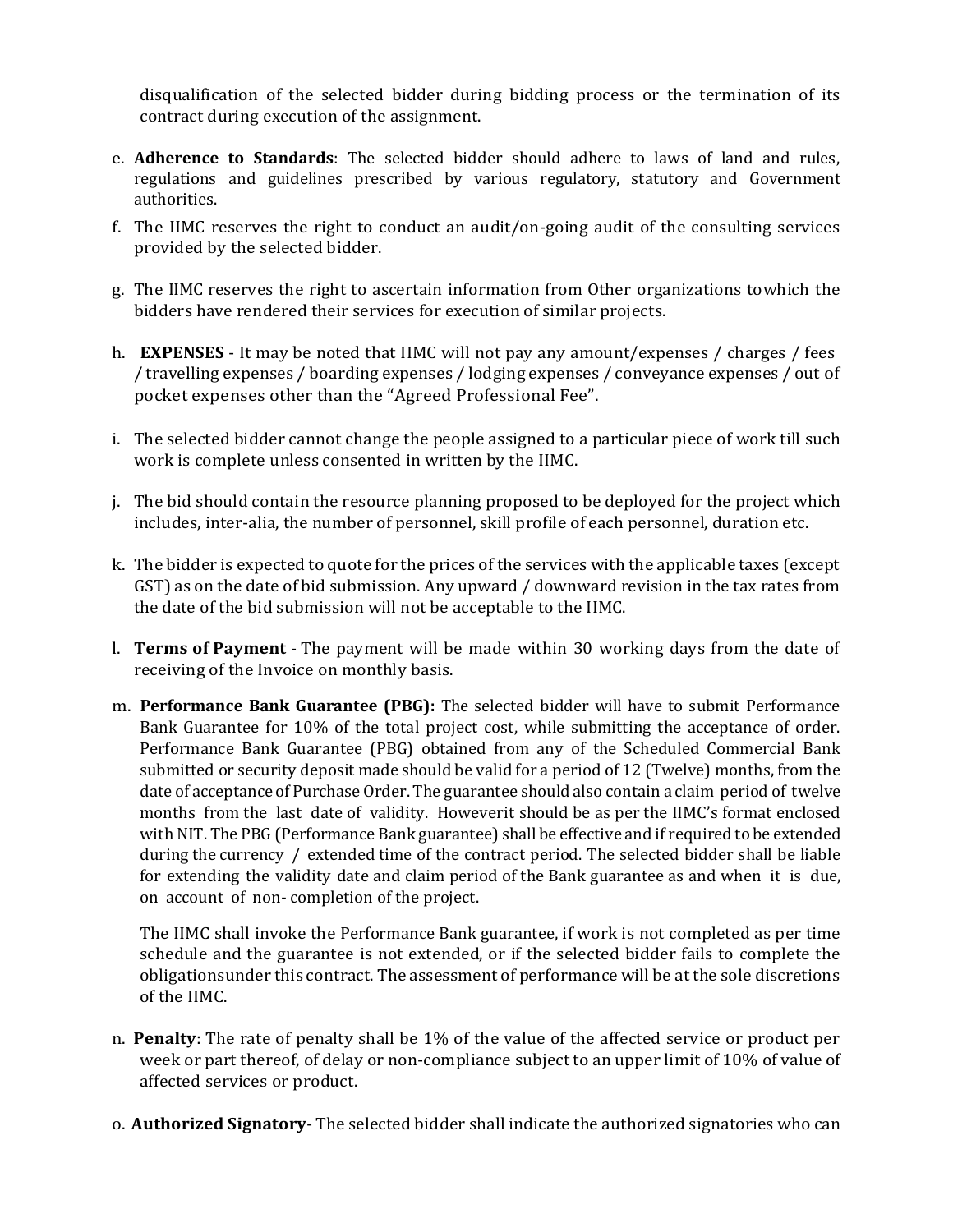discuss and correspond with the IIMC, with regard to the obligations under the contract.

The selected bidder shall submit at the time of signing the contract, a certified copy of the extract of the resolution of their Board, authenticated by Company Secretary, authorizing an official or officials of the selected bidder or a Power of Attorney holder to discuss, sign agreement/ contract with the IIMC. In case a Power of Attorney holder is so authorized, the copy of Power of Attorney should also be submitted. The selected bidder shall furnish proof of signature identification for above purpose as required by the IIMC.

- p. **Applicable Law and Jurisdiction of court** The Contract with the selected bidder shall be governed in accordance with the Laws of India in force at the time of execution of contract or any subsequent amendment (s) and will be subject to the exclusive jurisdiction of Courts at Calcutta High Court.
- q. **Arbitration:** Any dispute arising with regard to any aspect of this Agreement shall be tried to be settled by mutual discussion, mediation and conciliation. If the dispute remains unresolved beyond 60 days from the date of notice by one party to the other, it shall be referred to Arbitration Tribunal for resolution of the dispute and differences and passing of Award as per the Arbitration & Conciliation Act 1996 and amendments thereof. The language of Arbitration shall be English and the Place of Arbitration shall be Kolkata. The courts of Kolkata have the exclusive jurisdiction on any dispute under this Agreement.
- r. **Cancellation of Contract and Compensation** The IIMC reserves the right to cancel the contract of the selected bidder and recover expenditure incurred by the I I M C on the following circumstances:
	- The selected bidder commits a breach of any of the terms and conditions of the bid/ contract.
	- The selected bidder goes into liquidation voluntarily or otherwise.
	- The progress regarding execution of the contract, made by the selected bidder is found to be unsatisfactory.

After the award of the contract, if the selected bidder does not perform satisfactorily or delays execution of the contract, the IIMC reserves the right to get the balance contract executed by another party of its choice by giving one month's notice for the same. In this event, the selected bidder is bound to make good the additional expenditure, which the IIMC may have to incur to carry out bidding process for the execution of the balance of the contract. This clause is applicable, if for any reason, the contract is cancelled.

The IIMC reserves the right to recover any dues payable by the selected bidder from any amount outstanding to the credit of the selected bidder, including the pending bills and/or invoking Bank Guarantee, if any, under this contract or any other contract/order.

- s. **Non-payment of professional fees** -If any ofthe items/activities as mentioned in the Scope of the Work of NIT and as mentioned in Annexure B are not taken up by the selected service provider during the course of this assignment, the IIMC will not pay the professional fees quoted by the selected bidder in thePrice Bid against such activity/item.
- t. **Assignment** IIMC may reassign the services required to the next bidder (L2) upon occurrence of the following:(i) Selected bidder refuses to perform;(ii) Selected bidder is unable to perform; (iii) termination of the contract with selected bidder for any reason whatsoever; (iv) expiry of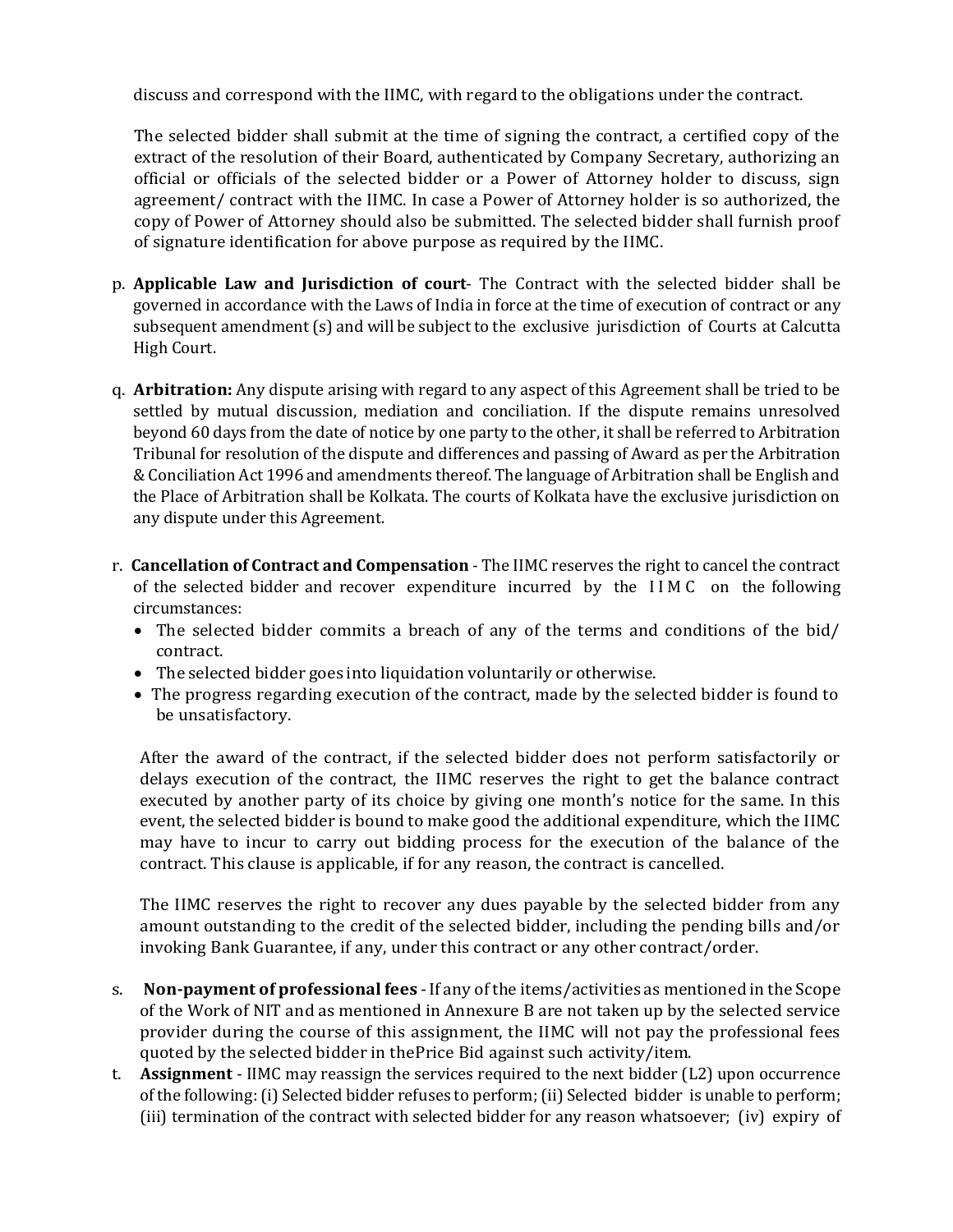the contract;  $(v)$  failure to perform contractual obligation during the eurrency of the contract.

- u. **Subcontracting / Independent Contractor** The selected bidder shall not subcontract or permit anyone other than its personnel or related firms / entities to perform any of the work, service or other performance required of the selected bidder under the contract without the prior written consent of the IIMC. Service Provider shall hold the IIMC, its successors, Assignees and Administrators fully indemnified and harmless against loss or liability, claims actions or proceedings by statutory authority including labour laws, if any, that may arise from whatsoever nature caused to the IIMC through the action of its employees, agents, contractors, subcontractors etc.
- v. **Limitation of Liability** The aggregate liability of the selected bidder in connection with this Agreement, the consultancy services provided by the selected bidder for the specific scope of work document, regardless of the form or nature of the action giving rise to such liability (whether in contract, tort or otherwise) and including any and all liability shall be the actual limited to the extent of the value paid to the selected bidder in the contract for the specific scope of work document. The Service Providers liability in case of claims against the IIMC resulting from misconduct or gross negligence of the Service Provider, its employees and subcontractors or from infringement Intellectual Property Right or breach of confidentiality obligations shall be unlimited.
- w. **Indemnity** Selected bidder shall indemnify and hold harmless the IIMC and its personnel from and against any loss, dues, fine, penalty, compensation, cost, damage, liability and expenses (including but not limited to attorney's fees) incurred relating to any claims arising out of or in any way relating to the Services under this contract.
- x. **Force majeure** -For the purpose of this contract, "Force Majeure" means an event which is beyond the reasonable control of a Party, is not foreseeable, is unavoidable and not brought about by or at the instance of the Party claiming to be affected by such events and which has caused the non-performance or delay in performance, and which makes a Party's performance of its obligations hereunder impossible or so impractical as reasonably to be considered impossible in the circumstances, and includes, but is not limited to, war, riots, civil disorder, earthquake, fire, explosion, storm, flood or other extreme adverse weather conditions, strikes, lockouts or other industrial action(except where such strikes, lockouts or other industrial action are within the power of the party invoking Force majeure to prevent), confiscation or any other action by Government agencies.
	- i. Force Majeure shall not include (a) any event which is caused by the negligence or intentional action of a Party or by or of such Party's sub-consultants or agents or employees, nor (b) any event which is a diligent party could reasonably have been expected both to take into account at the time of the execution of this contract, and avoid or overcome in the carrying out of its obligations hereunder.
	- ii. Force Majeure shall not include insufficiency of funds or inability to make any payment required hereunder.
	- iii.A party affected by an event of force majeure shall continue to perform its obligations under the contract as far as is reasonably practical, and shall take all reasonable measures to minimize the consequences of any event of force majeure.
	- iv. A party affected by an event of force majeure shall notify the other party of such event as soon as possible, and in any case not later than 14 days following the occurrence of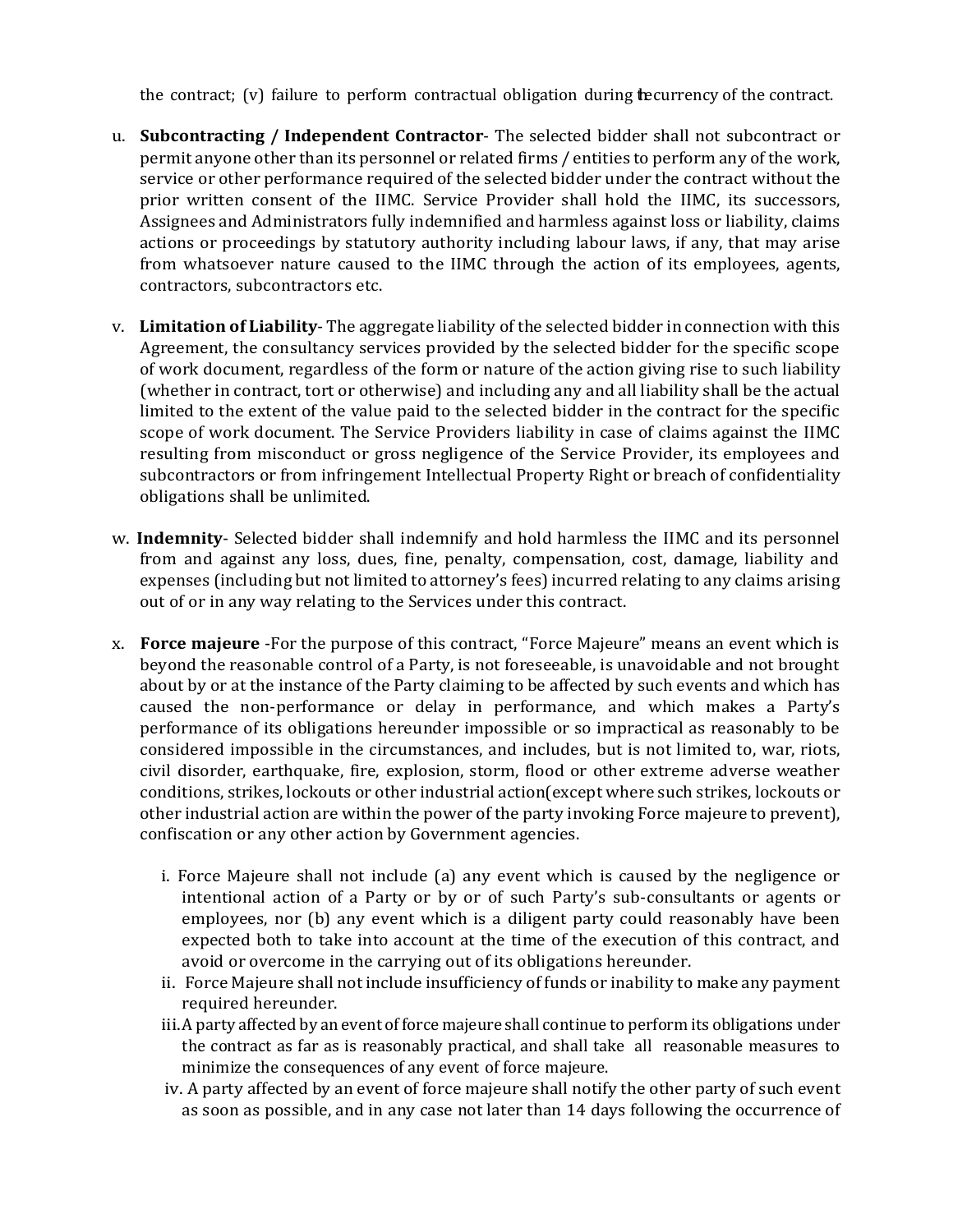such event, providing evidence of the nature and cause of such event, and shall similarly give written notice of restoration of normal conditions as soon as possible.

This provision shall survive the termination of this Agreement for any reason.

# **y. Confidentiality:**

- Selected bidder shall not use or disclose any Confidential Information or any materials derived there from to any other person or entity other than persons in the direct employment of selected Bidder, its affiliates, partners, directors, associates who have a need to have access to and knowledge of the Confidential Information solely for the Purpose authorized above and for its internal quality performance review processes. The selected bidder may disclose Confidential Information to consultants, professional indemnity insurers, such consultants and professional indemnity insurers shall be bound with similar confidentiality terms and conditions that are not less rigorous that those set out in this document.
- The selected bidder shall take appropriate measures by instruction and similar confidentiality written Contract prior to disclosure to such employees, affiliates, partners, directors, associates to make certain against unauthorized use or disclosure. The Service Provider agrees to notify the IIMC immediately if it learns of any use or disclosure of the IIMC"s Confidential Information in violation of the terms of this Contract. Further, any breach of non-disclosure obligations by such employees or selected bidder shall be deemedto be a breach ofthis Contract by the selected bidders and selected bidder shall be accordingly liable therefore and indemnify to the IIMC.
- Provided that the selected bidder may disclose Confidential information to a court or governmental agency pursuant to an order of such court or governmental agency as so required by such order, provided that the Service Provider shall, unless prohibited by law or regulation, promptly notify the IIMC of such order and afford the IIMC the opportunity to seek appropriate protective order relating to such disclosure.

# **(b) - Termination and Exit option**

(A) Termination of contract-

The IIMC, by thirty (30) days written notice sent to the Service Provider, may terminate the Contract, in whole or in part for any violation in terms of contract. The notice of termination shall specify that termination is for violation in contractual terms and specify the date upon which such termination becomes effective.

(B) Exit option –

Notwithstanding anything contained in the contract, the IIMC shall be entitled to terminate the agreement with the selected bidder for any violation in terms of contract at any time by giving thirty (30) days prior written notice to the selected bidder.

# **(c) - Corrupt andfraudulent practices**

As per Central Vigilance Commission (CVC) directives, it is required that Service Provider observe the highest standard of ethics during the execution of such contracts in pursuanceof this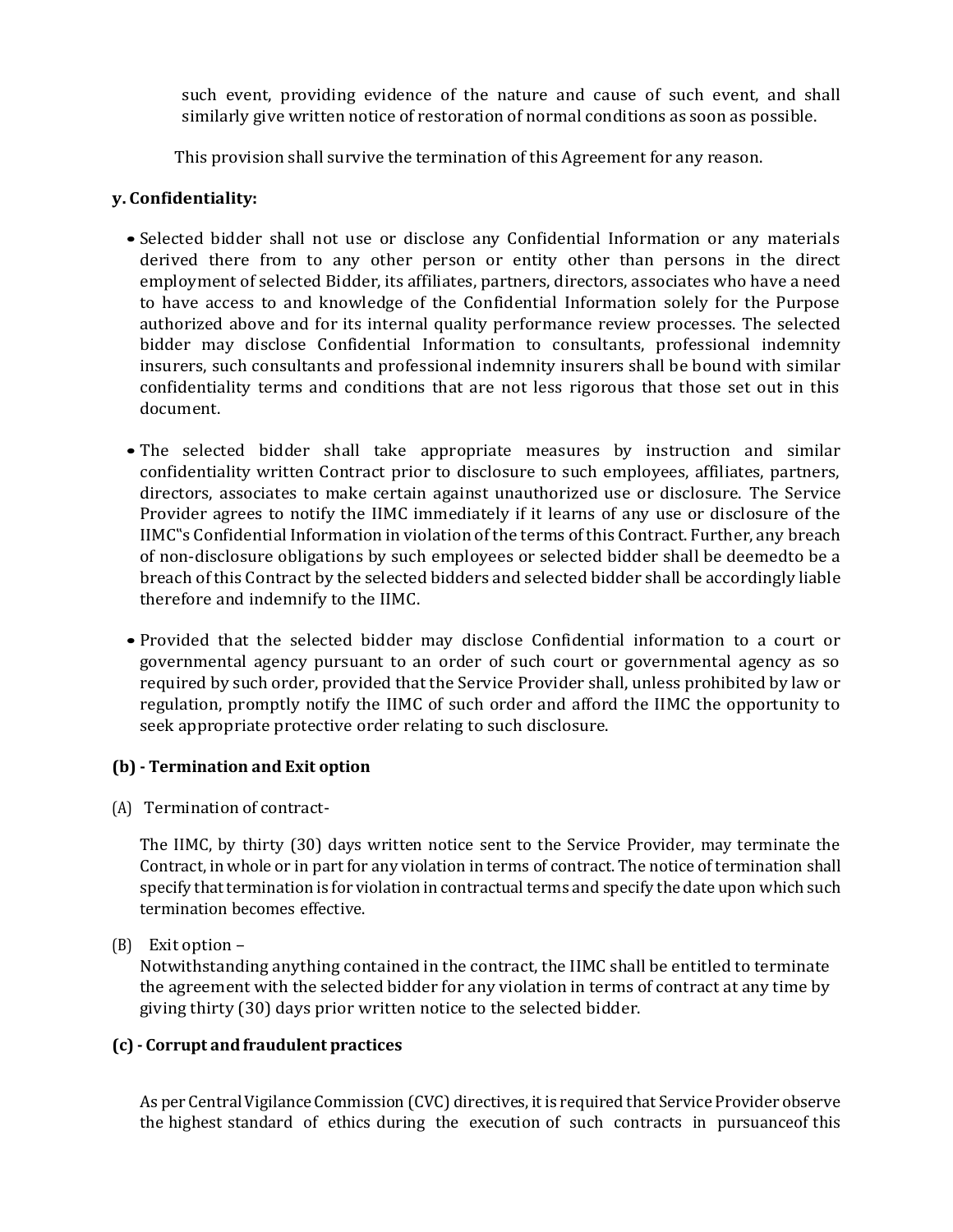policy: "Corrupt Practice" means the offering, giving, receiving or soliciting of anything of values to influence the action of an official in the procurement process or in contract execution AND

"Fraudulent Practice" means a misrepresentation of facts in order to influence a procurement process or the execution of contract to the detriment of the IIMC and includes collusive practice among Service Providers (prior to or after bid submission) designed to establish bid prices at artificial non-competitive levels and to deprive the IIMC of the benefits of free and open competition.

The IIMC reserves the right to reject a proposal for award if it determines that the Service Provider recommended for award has engaged in corrupt or fraudulent practices in competing for the contract in question.

The IIMC reserves the right to declare a firm/Service Provider ineligible, either indefinitely or for a stated period of time, to be awarded a contract if at any time it determines that the firm has engaged in corrupt or fraudulent practices in competing for or in executing the contract.

# **(d) - Information Ownership**

All information transmitted by selected bidder belongs to the IIMC. The selected bidder does not acquire implicit access rights to the information or rights to redistribute the information unless and until written approval sought in this regard. The selected bidder understands that civil, criminal, or administrative penalties may apply for failure to protect information appropriately, which is proved to have caused due to reasons solely attributable to selected bidder. Any information considered sensitive by the IIMC must be protected by the selected bidder from unauthorized disclosure, modification or access. The IIMC"s decision will be final if any unauthorized disclosure have encountered. Types of sensitive information that will be found on IIMC system's which the selected bidder plans to support or have access to include, but are not limited to Information subject to special statutory protection, legal actions, disciplinary actions, complaints, IT security, pending cases, civil and criminal investigations, etc. The selected bidder shall not publish or disclose in any manner, without the IIMC"s prior written consent, the details of any security safeguards designed, developed, or implemented by the selected bidder or existing at any of the IIMC location. The selected bidder will have to also ensure that all sub-contractors who are involved in providing such security safeguards or part of it shall not publish or disclose in any manner, without the IIMCs prior written consent, the details of any security safeguards designed, developed, or implemented by the selected bidder or existing at any IIMC location.

# **(e) Compliance with Laws:**

1.Compliance with all applicable laws: Selected bidder shall undertake to observe, adhere to, abide by, comply with the IIMC about all laws in force or as are or as made applicable in future, pertaining to or applicable to them, their business, their employees or their obligations towards them and all purposes of this scope of work and shall indemnify, keep indemnified, hold harmless, defend and protect the IIMC and its employees/officers/staff/ personnel/representatives/agents from any failure or omissionon its part to do so and against all claims or demands of liability and all consequences thatmay occur or arise for any default or failure on its part to conform or comply with the above and all other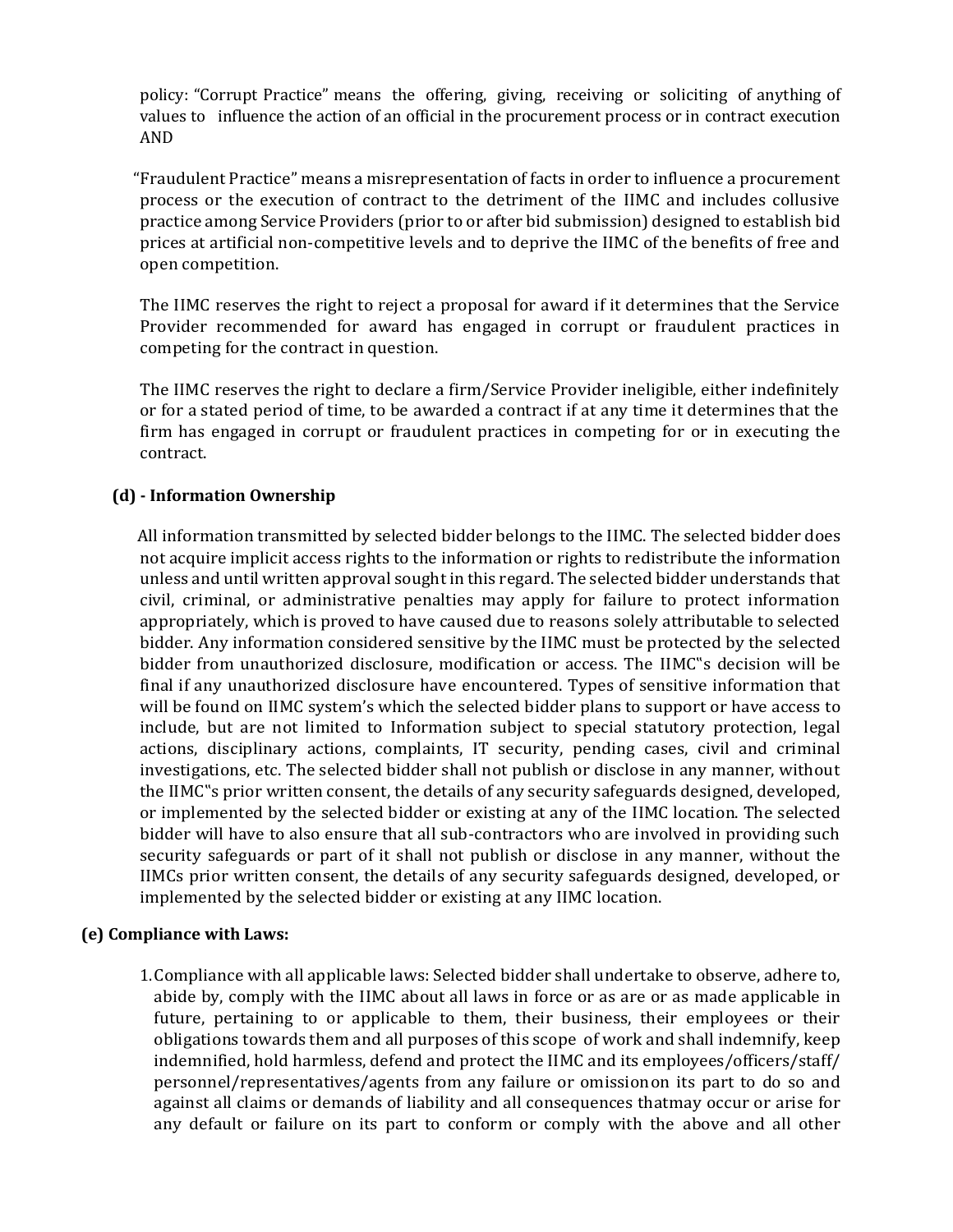statutory obligations arising there from.

- 2.Compliance in obtaining approvals/permissions/licenses: Selected bidder shall promptly and timely obtain all such consents, permissions, approvals, licenses, etc., as may be necessary or required for any of the purposes of this project or for the conduct of their own business under any applicable Law, Government Regulation/Guidelines and shall keep the same valid and in force during the term of the project, and in the event of any failure or omission to do so, shall indemnify, keep indemnified, hold harmless, defend, protect and fully compensate the IIMC and its employees/ officers/ staff/ personnel/ representatives/agents from and against all claims or demands of liability and all consequences that may occur or arise for any default or failure on its part to conform or comply with the above and all other statutory obligations arising there from and the IIMC will give notice of any such claim or demand of liability within reasonable time to Service Provider.
- 3.This indemnification is only a remedy for the IIMC. Selected bidder is not absolved from its responsibility of complying with the statutory obligations as specified above.

# **(f) Violation of terms**

The IIMC clarifies that the IIMC shall be entitled to an injunction, restraining order, right for recovery, specific performance or such other equitable relief as a court of competent jurisdiction may deem necessary or appropriate to restrain the Service Provider from committing any violation or enforce the performance of the covenants, obligations and representations contained under the NIT/Agreement. These injunctive remedies are cumulative and are in addition to any other rights and remedies the IIMC may have at law or in equity, including without limitation a right for recovery of any amounts and related costs and a right for damages.

# **(g) Liquidated Damages**

- 1.If the selected bidder fails to perform the Services within the period(s) specified in the NIT/Agreement, the IIMC shall, without prejudice to its other remedies under the Contract, deduct penalty from the Contract Price, as Liquidated Damages (LD), for every such default in service. IIMC reserves the right either to cancel the order or to recover a suitable amount as deemed reasonable as Penalty / Liquidated Damage for non- performance of the contractual obligation in time schedule/ during currency of the contract.
- 2.The total amount of Liquidated Damages deducted will be pegged upto 10% of the contract amount.

# **(h) - Publicity**

Any publicity by either party in which the name of the other party is to be used should be done only with the explicit written permission of such other party.

For individual areas of work mentioned in the sections above, the IIMC will issue individual statement of work containing the scope, timeline and deliverables to the bidder chosen as part of this NIT process.

IIMC may, at its sole discretion, decide to seek more information from the respondents in orderto normalize the bids. However, respondents will be notified separately, if such normalization exercise as part of the technical evaluation is resorted to.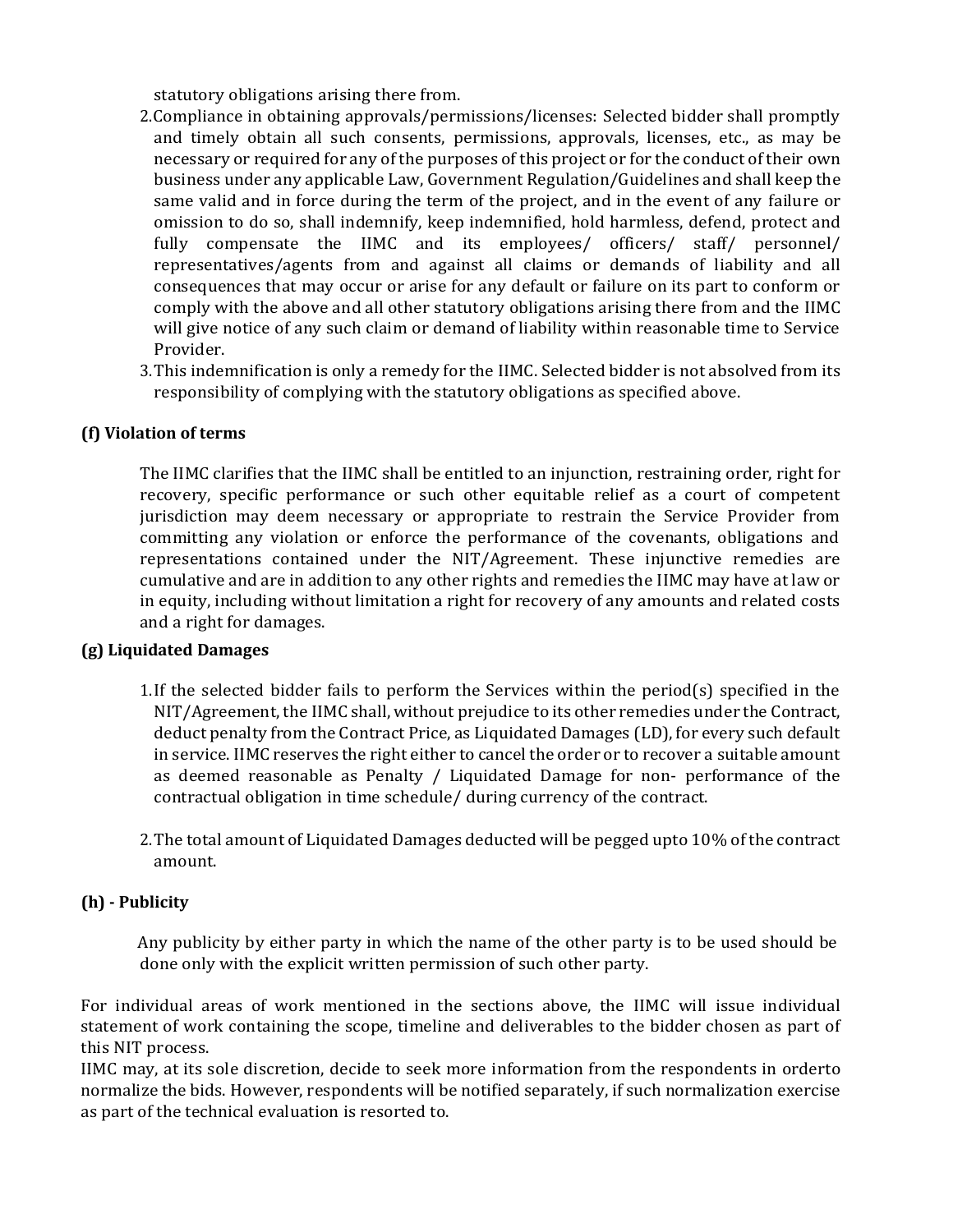#### **<On the Firm Letter Head> CERTIFICATE**

I hereby certify that the above firm neither blacklisted by any Central/State Government/Public Undertaking/Institute nor is any criminal case registered / pending against the firm or its owner / partners anywhere in India.

I also certify that the above information is true and correct in any every respect and in any case at a later date it is found that any details provided above are incorrect, any contract given to the above firm may be summarily terminated and the firm blacklisted.

Authorized Signatory with Seal

Contact No.:

Name:

Designation: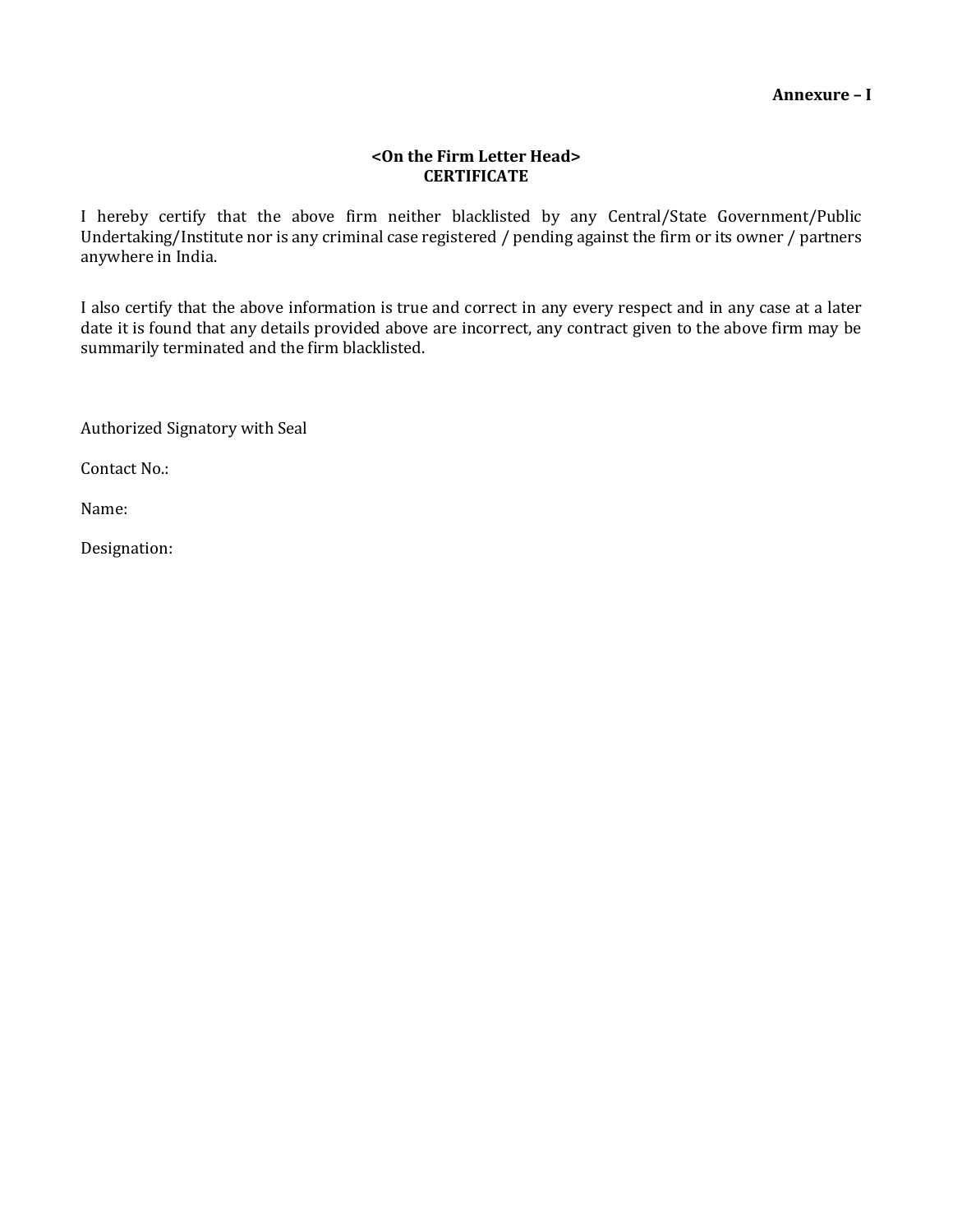# **Bidder's Information <On the Firm Letter Head>**

| Sr.<br>No      | Particulars                                                                                                       | Details to be<br>furnished by the<br>Bidder |
|----------------|-------------------------------------------------------------------------------------------------------------------|---------------------------------------------|
| $\mathbf{1}$   | Name of the bidder                                                                                                |                                             |
|                | Year of establishment and constitution                                                                            |                                             |
| 2              | Certified copy of "Partnership Deed" or "Certificate of Incorporation" should be<br>submitted as the case may be. |                                             |
| 3              | Location of Registered office / Corporate office and address                                                      |                                             |
| $\overline{4}$ | Mailing address of the bidder                                                                                     |                                             |
| 5              | Names and<br>the<br>personsauthorized to make<br>designations of<br>commitments to the IIMC                       |                                             |
| 6              | Telephone and fax numbers of contact persons                                                                      |                                             |
| 7              | E-mail addresses of contact persons                                                                               |                                             |
| 8              | Details of Description of business and businessbackground                                                         |                                             |
|                | Service Profile & client profile                                                                                  |                                             |
|                | Gross revenue of the bidder                                                                                       |                                             |
| 9              | FY 2018-19                                                                                                        |                                             |
|                | FY 2019-20                                                                                                        |                                             |
|                | FY 2020-21                                                                                                        |                                             |
|                | Net Profit of the bidder<br>FY 2018-19                                                                            |                                             |
| 10             | FY 2019-20                                                                                                        |                                             |
|                | FY 2020-21                                                                                                        |                                             |
|                | Details of the similar assignments by the bidder during the previous three                                        |                                             |
| 11             | Financial years in India                                                                                          |                                             |
|                | FY 2018-19                                                                                                        |                                             |
|                | FY 2019-20                                                                                                        |                                             |
|                | FY 2020-21                                                                                                        |                                             |
|                | (Name of the IIMC and documentary proofs from the IIMC are to be furnished)                                       |                                             |

Declaration:

- 1. We confirm that we will abide by all the terms and conditions contained in the NIT.
- 2. We hereby unconditionally accept that IIMC can at its absolute discretion apply whatever criteria it deems appropriate, not just limiting to those criteria set out in the NIT, in short listing of bidders.
- 3. All the details mentioned by us are true and correct and if IIMC observes any misrepresentation of facts on any matter at any stage, IIMC has the absolute right to reject the proposal and disqualify us from the selection process.
- 4. We confirm that this response, for the purpose of short-listing, is valid for a period of six months, from the date of expiry of the last date for submission of response to NIT.
- 5. We confirm that we have noted the contents of the NIT and have ensured that there is no deviation in filing our response to the NIT and that the IIMC will have the right to disqualifyus in case of any such deviations.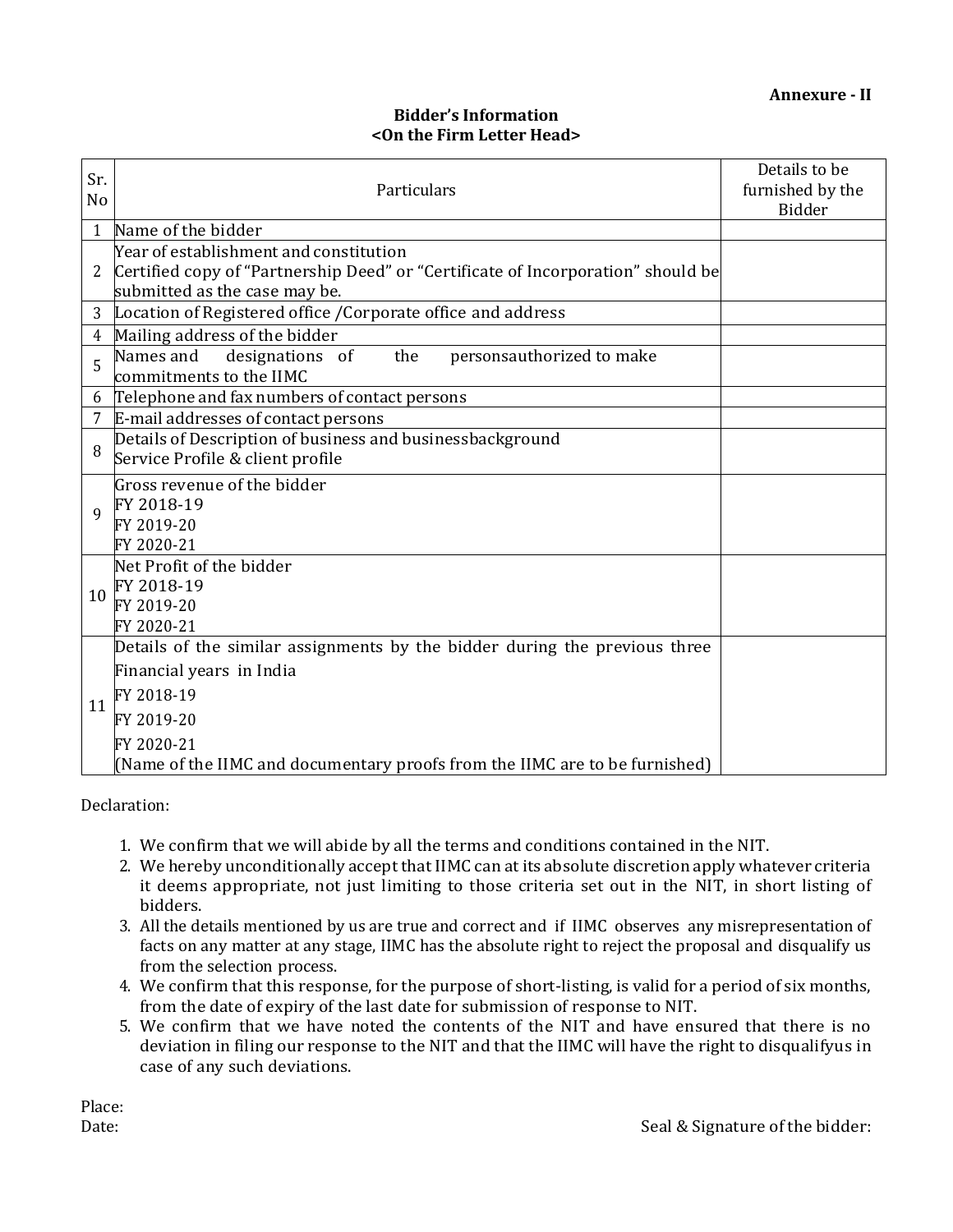# **<On the Firm Letter Head> Compliance Certificate**

To, the contract of the contract of the contract of the contract of the contract of the Date: **The Senior Administrative Officer (Purchase) Indian Institute of Management Calcutta Joka, Diamond Harbour Road Kolkata – 700 104**

Dear Sir,

Ref: -

- 1. Having examined the Tender Documents including all annexures, the receipt of which is hereby duly acknowledged, we, the undersigned, offer to provide consultancy in conformity with the said Tender Documents and in accordance with our proposal and the schedule of Prices indicated in the Price Bid and made part of this Tender.
- 2. We confirm that this offer is valid for six months from the last date for submission of Tender Documents to the IIMC.
- 3. This Bid, together with your written acceptance thereof and your notification of award, shall constitute a binding Contract between us.
- 4. We undertake that in competing for and if the award is made to us, in executing the subject Contract, we will strictly observe the laws against fraud and corruption in force in India namely "Prevention of Corruption Act 1988".
- 5. We agree that the IIMC is not bound to accept the lowest or any Bid that the IIMC may receive.
- 6. We have never been barred/black-listed by any regulatory / statutory authority / IIMC in India or internationally.

Signed Dated

Seal & Signature of the bidder

Phone No.: E-mail: E-mail: E-mail: E-mail: E-mail: E-mail: E-mail: E-mail: E-mail: E-mail: E-mail: E-mail: E-mail: E-mail: E-mail: E-mail: E-mail: E-mail: E-mail: E-mail: E-mail: E-mail: E-mail: E-mail: E-mail: E-mail: E-m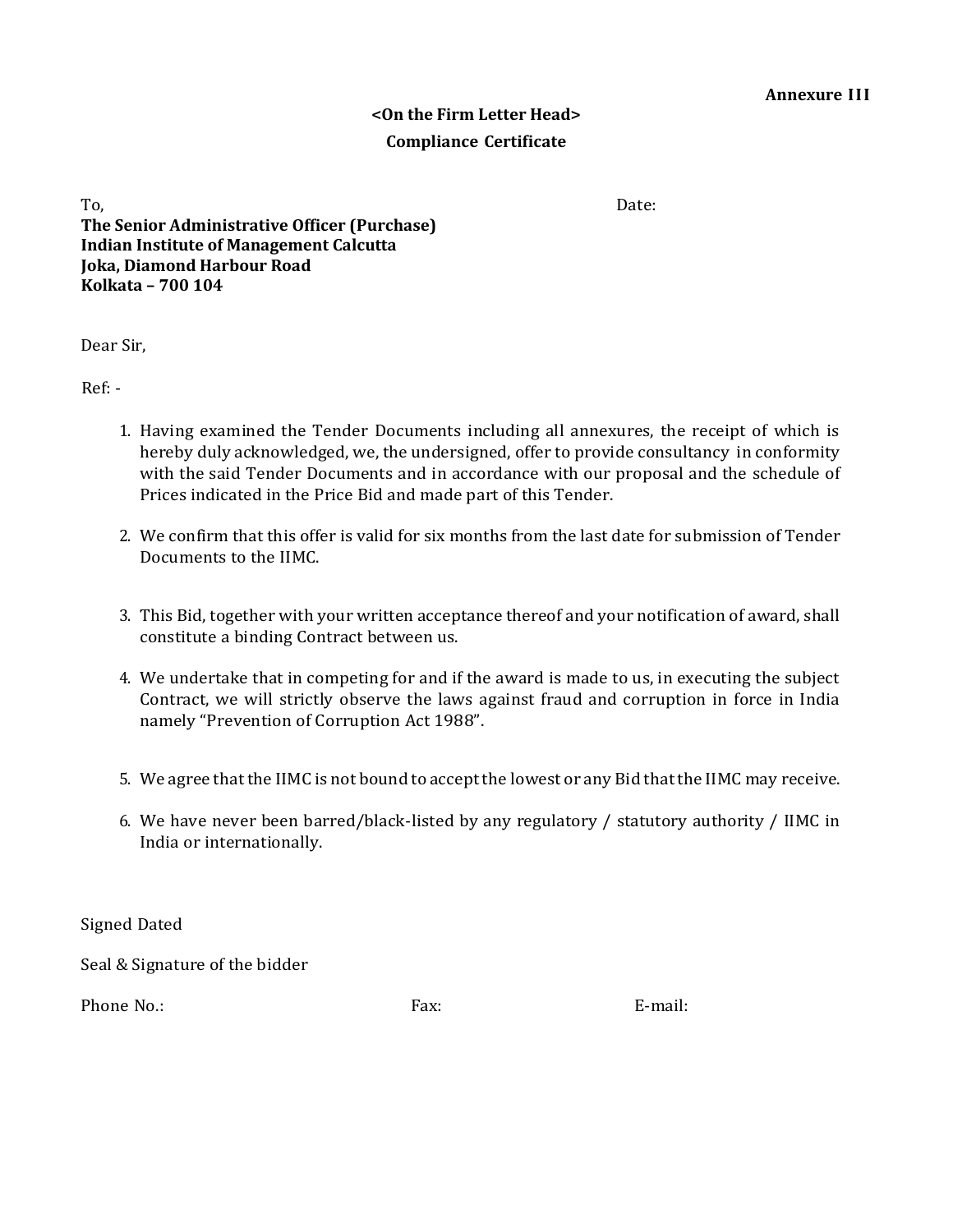# **<On the Firm Letter Head>**

# **Proposed Team Profile**

| Sl No | Major<br><b>Deliverablesof</b><br>the project<br>where team<br>member is<br>proposed to<br>be involved | Name of the<br>team<br>member | Qualifications<br>and certifications | <b>Previous Firms</b><br>where team<br>member was<br>associated | <b>Duration of</b><br>team member<br>associationn<br>with thebidder | No. of years of<br>experience |
|-------|--------------------------------------------------------------------------------------------------------|-------------------------------|--------------------------------------|-----------------------------------------------------------------|---------------------------------------------------------------------|-------------------------------|
| 1.    |                                                                                                        |                               |                                      |                                                                 |                                                                     |                               |
| 2.    |                                                                                                        |                               |                                      |                                                                 |                                                                     |                               |
| 3.    |                                                                                                        |                               |                                      |                                                                 |                                                                     |                               |
| 4.    |                                                                                                        |                               |                                      |                                                                 |                                                                     |                               |
| 5.    |                                                                                                        |                               |                                      |                                                                 |                                                                     |                               |
| 6.    |                                                                                                        |                               |                                      |                                                                 |                                                                     |                               |
| 7.    |                                                                                                        |                               |                                      |                                                                 |                                                                     |                               |
| 8.    |                                                                                                        |                               |                                      |                                                                 |                                                                     |                               |
| 9.    |                                                                                                        |                               |                                      |                                                                 |                                                                     |                               |
| 10.   |                                                                                                        |                               |                                      |                                                                 |                                                                     |                               |

Signed Dated

Seal & Signature of the bidder

Phone No.: